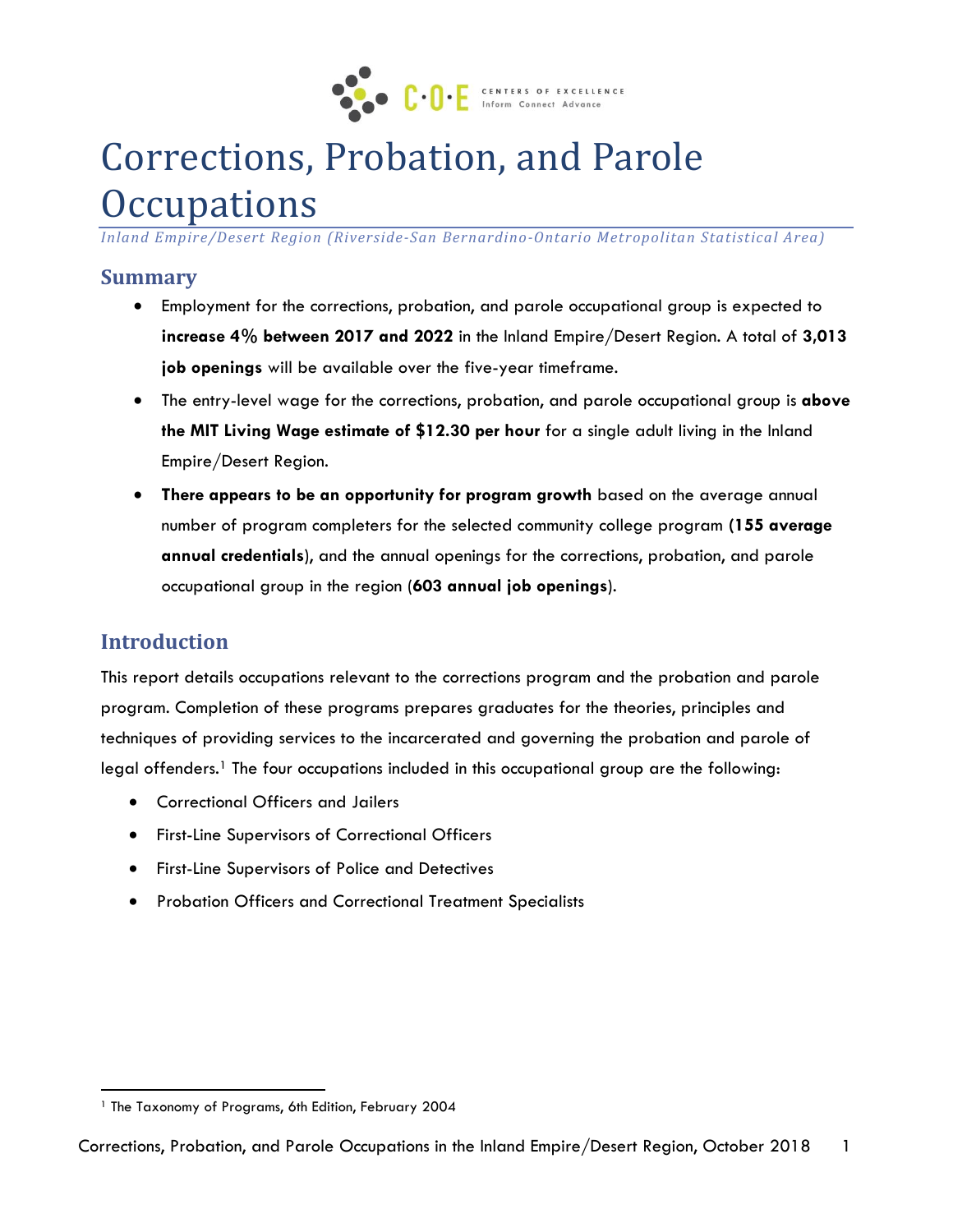

# **Job Opportunities**

In 2017, there were 6,895 corrections, probation, and parole occupational group jobs in the Inland Empire/Desert region. Across the region, employment related to this occupational group is expected to increase by 4% through 2022. Employers will need to hire 3,013 workers over the next five years to fill new jobs and to backfill jobs that workers are leaving –including retirements. Exhibit 1 displays the projected growth for the corrections, probation, and parole occupational group in the region.

Appendix A, Tables 1-4 show the projected job growth, wages, typical education, training, and work experience for the Inland Empire/Desert Region, Los Angeles County, Orange County, and Ventura County.

| Inland Empire/Desert Region |           |                                  |                                                               |                                                               |                                |
|-----------------------------|-----------|----------------------------------|---------------------------------------------------------------|---------------------------------------------------------------|--------------------------------|
| Region                      | 2017 Jobs | 5-Yr $%$<br>Change<br>(New Jobs) | $5-Yr$<br><b>Openings</b><br>$(New +$<br>Replacement<br>Jobs) | Annual<br><b>Openings</b><br>$(New +$<br>Replacement<br>Jobs) | $%$ of<br>workers<br>age $55+$ |
|                             |           |                                  |                                                               |                                                               |                                |

Inland Empire/Desert 6,895 4% 3,013 603 16%

*Exhibit 1: Five-year projections for the corrections, probation, and parole occupational group in the Inland Empire/Desert Region*

Source: EMSI 2018.3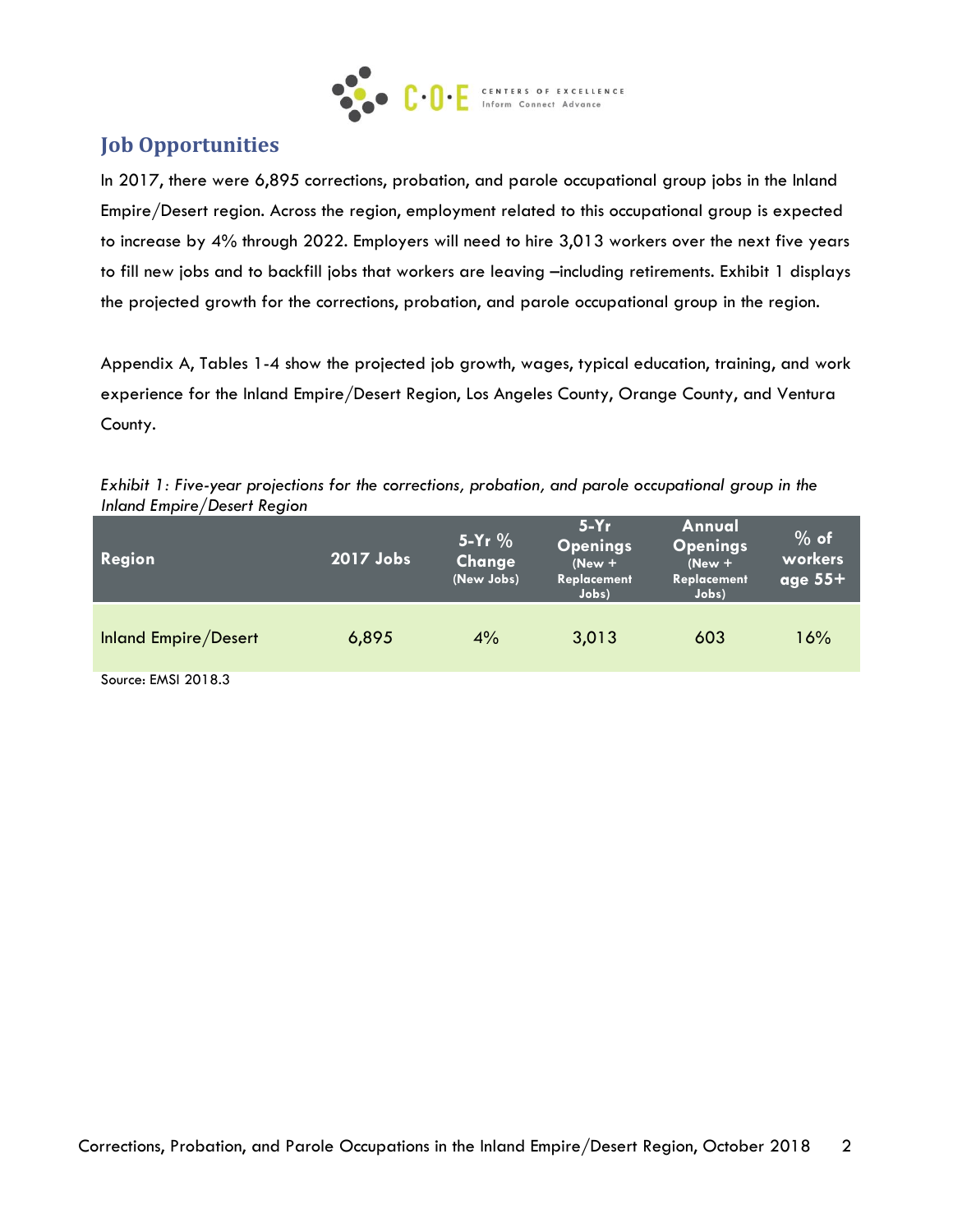

# **Earnings**

The entry-level wage for the corrections, probation, and parole occupational group is above the MIT Living Wage estimate of \$12.30 per hour, or \$25,584 annually for a single adult living in the Inland Empire/Desert Region. This wage is also sufficient for two adults and one child (\$14.50 per hour, per adult or \$30,160 annually for each adult). See Exhibit 2 for wage information.

|                      | Exhibit 2: Earnings for the corrections, probation, and parole occupational group in the Inland |  |  |  |
|----------------------|-------------------------------------------------------------------------------------------------|--|--|--|
| Empire/Desert Region |                                                                                                 |  |  |  |

| <b>Occupation</b>                                                                    | <b>Entry to Experienced</b><br><b>Hourly Earnings Range*</b> | Median Wage* | Avg. Annual<br><b>Earnings</b> |
|--------------------------------------------------------------------------------------|--------------------------------------------------------------|--------------|--------------------------------|
| <b>First-Line Supervisors of</b><br><b>Police and Detectives</b>                     | \$54.91 to \$82.69                                           | \$70.05      | \$152,600                      |
| <b>First-Line Supervisors of</b><br><b>Correctional Officers</b>                     | \$43.40 to \$48.70                                           | \$45.91      | \$94,900                       |
| <b>Probation Officers and</b><br><b>Correctional Treatment</b><br><b>Specialists</b> | \$33.71 to \$49.29                                           | \$38.42      | \$83,400                       |
| <b>Correctional Officers and</b><br>Jailers                                          | \$28.30 to \$40.96                                           | \$38.27      | \$72,700                       |

Source: EMSI 2018.3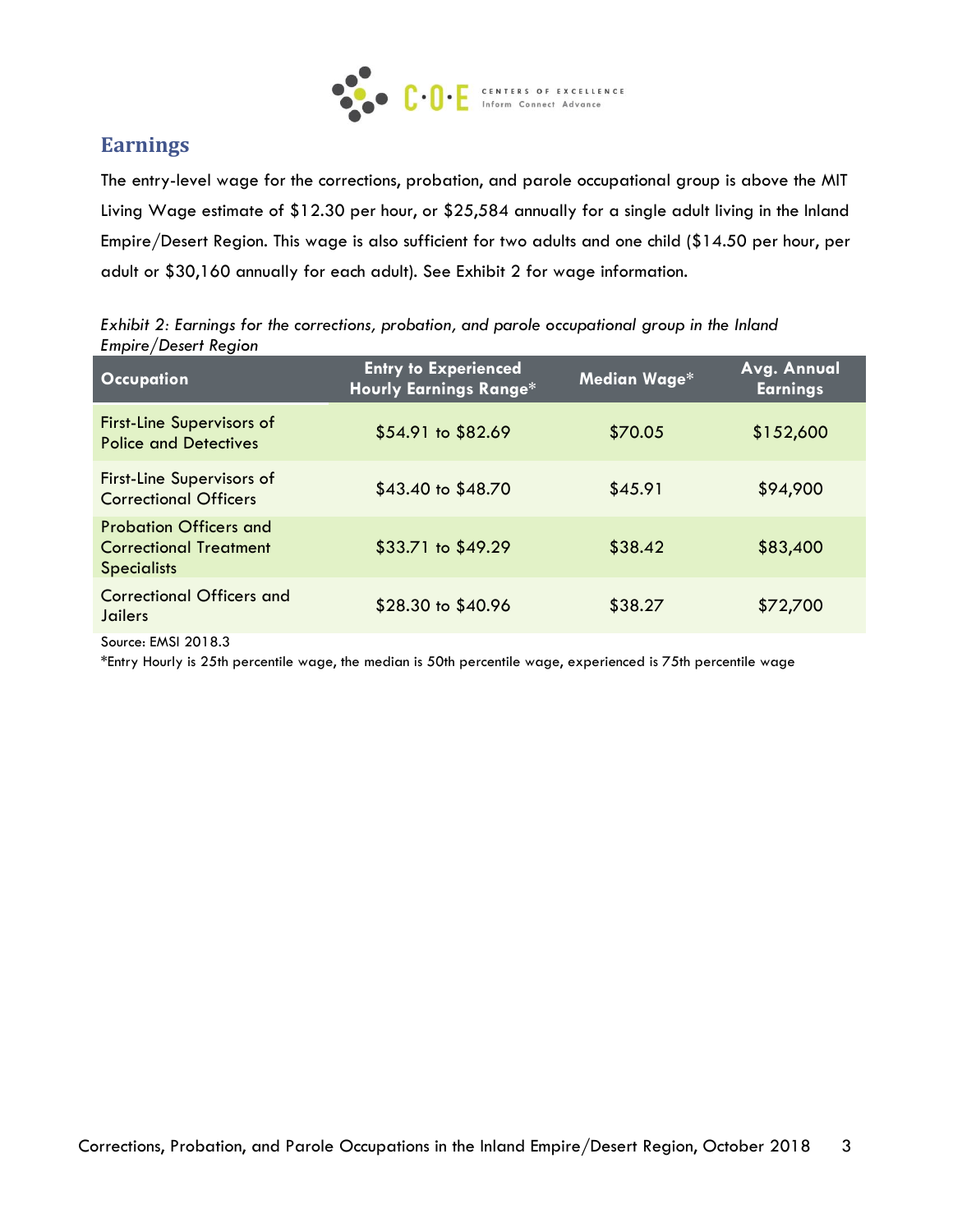

# **Job Postings, Employers, Skills, and Education**

Exhibit 3 shows the number of job ads posted during the last 12 months for each of the occupations in the corrections, probation, and parole occupational group, as well as the average time to fill locally and nationally.

Due to a lack of job postings in the region, the occupation of first-line supervisors of correctional officers (SOC: 33-1011) has been removed from this section of the report. For reference, this occupation only has 23 job postings throughout the state of California.

*Exhibit 3: Employer job ads and time to fill for the corrections, probation, and parole occupational group in the Inland Empire/Desert Region during the last 12 months, Oct 2017 - Sep 2018*

| <b>Occupation</b>                                                          | <b>Job Ads</b> | <b>Regional Average</b><br>Time to Fill (Days) | <b>National Average</b><br><b>Time to Fill (Days)</b> |
|----------------------------------------------------------------------------|----------------|------------------------------------------------|-------------------------------------------------------|
| <b>Correctional Officers and Jailers</b>                                   | 54             | 31                                             | 27                                                    |
| First-Line Supervisors of Police and<br><b>Detectives</b>                  | 46             | 28                                             | 24                                                    |
| <b>Probation Officers and Correctional</b><br><b>Treatment Specialists</b> | 30             | 21                                             | 18                                                    |
| <b>Total</b>                                                               | 130            |                                                |                                                       |

Source: Burning Glass – Labor Insights

On average, open positions for the corrections, probation, and parole occupational group take 27 days to fill in the Inland Empire/Desert Region. This is four days longer than the national average as a whole, indicating that open positions are somewhat harder to fill locally.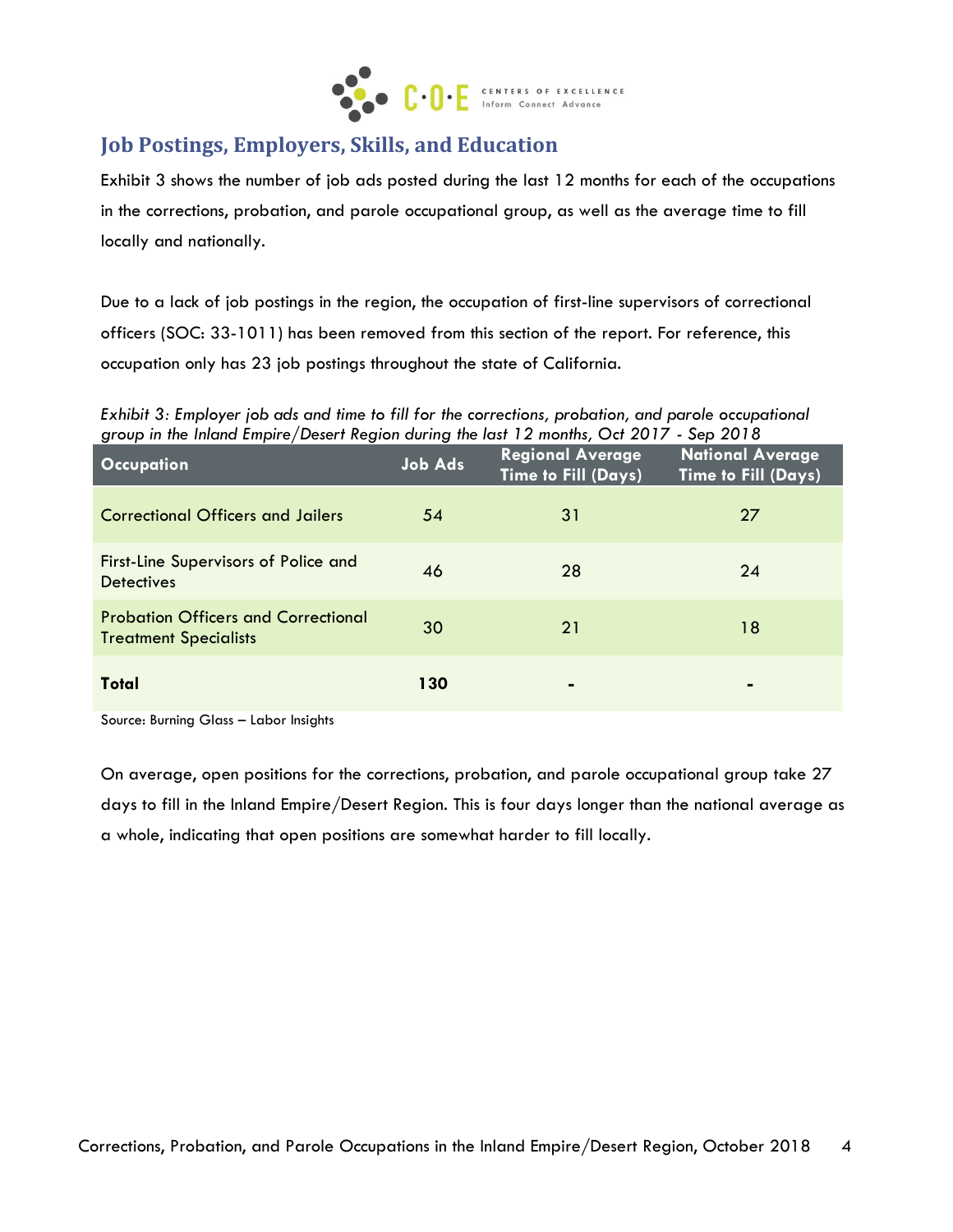

Exhibit 4 displays the top employers posting job ads for the corrections, probation, and parole occupational group during the last 12 months.

*Exhibit 4: The top employers for the corrections, probation, and parole occupational group in the Inland Empire/Desert Region during the last 12 months, Oct 2017 - Sep 2018*

| <b>Occupation</b>                                                            | <b>Top Employers</b>                                                                                                                     |
|------------------------------------------------------------------------------|------------------------------------------------------------------------------------------------------------------------------------------|
| Correctional Officers and Jailers ( $n=28$ )                                 | <b>State of California</b><br>$\bullet$<br><b>GEO Corrections &amp; Detentions (The GEO</b><br>$\bullet$<br>Group, Inc.)                 |
| <b>First-Line Supervisors of Police and Detectives</b><br>$(n=41)$           | <b>Pechanga Resort and Casino</b><br>City of Rialto<br>$\bullet$                                                                         |
| <b>Probation Officers and Correctional Treatment</b><br>Specialists $(n=27)$ | <b>California Department of Corrections and</b><br>$\bullet$<br><b>Rehabilitation</b><br>• San Bernardino County Sheriff's<br>Department |
| Source: Burning Glass - Labor Insights                                       |                                                                                                                                          |

Corrections, Probation, and Parole Occupations in the Inland Empire/Desert Region, October 2018 5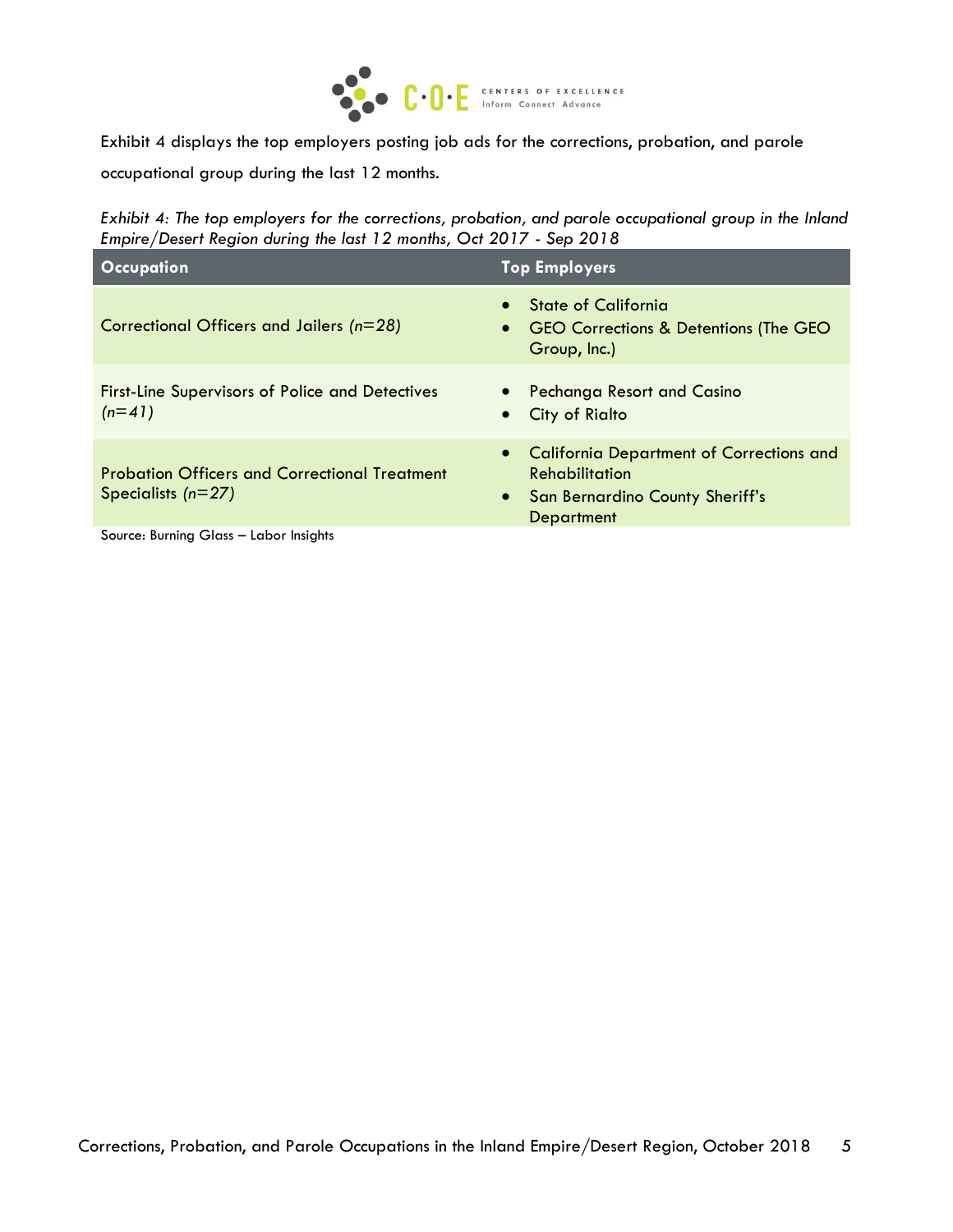

Exhibit 5 lists the in-demand skills that employers are seeking when looking for workers to fill corrections, probation, and parole positions. The skills reported in job postings may be utilized as a helpful guide for curriculum development. Specialized skills are occupation-specific skills employers are requesting for industry or job competency. Employability skills are foundational skills that transcend industries and occupations; this category is commonly referred to as "soft skills."

| occupational group in the Inland Empire/Desert Region, Oct 2017 - Sep 2018 |                                                                      |                                     |  |  |  |
|----------------------------------------------------------------------------|----------------------------------------------------------------------|-------------------------------------|--|--|--|
| <b>Occupation</b>                                                          | <b>Specialized skills</b>                                            | <b>Employability skills</b>         |  |  |  |
| <b>Correctional Officers</b>                                               | <b>Receiving Checks and Security</b><br>$\bullet$<br><b>Deposits</b> | English<br><b>Preparing Reports</b> |  |  |  |

 $\bullet$  Teamwork/ **Collaboration** 

**Writing** 

Communication Skills

*Exhibit 5: In-demand skills from employer job ads for the corrections, probation, and parole occupational group in the Inland Empire/Desert Region, Oct 2017 - Sep 2018*

Medication Distribution

Public Health and Safety

**Rehabilitation** 

Asset Protection

| of Police and<br>Detectives $(n=41)$                                                      | • PUDIIC HEAITH AND SATELY<br>Law Enforcement or Criminal<br><b>Justice Experience</b> | <b>•</b> Communication Skills<br><b>Building Effective</b><br>$\bullet$<br><b>Relationships</b> |
|-------------------------------------------------------------------------------------------|----------------------------------------------------------------------------------------|-------------------------------------------------------------------------------------------------|
| <b>Probation Officers</b><br>and Correctional<br><b>Treatment Specialists</b><br>$(n=23)$ | Rehabilitation<br><b>Staff Management</b><br><b>Budgeting</b>                          | • Written Communication<br>Planning<br>• Problem Solving                                        |

Source: Burning Glass – Labor Insights

and Jailers *(n=41)*

First-Line Supervisors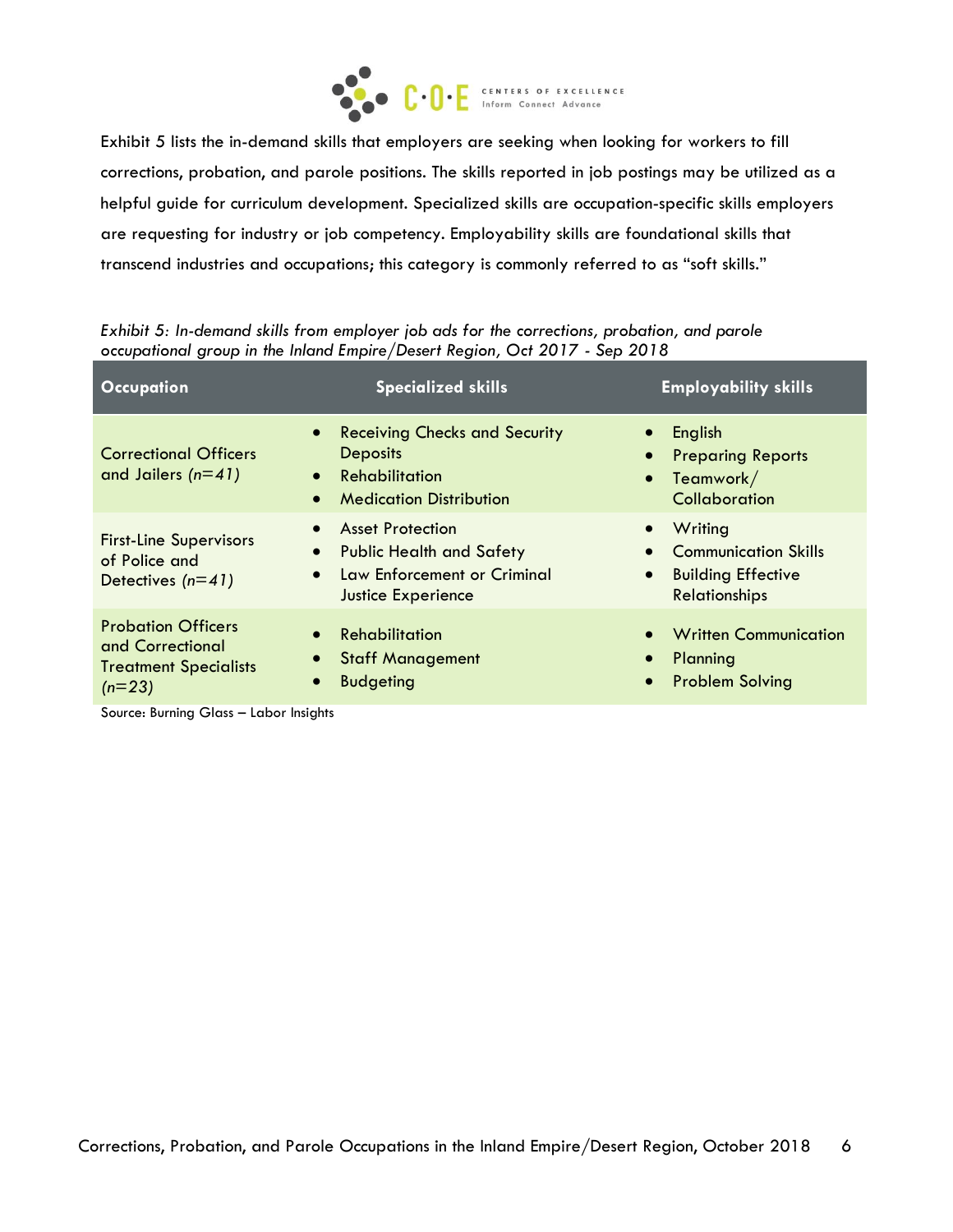

Exhibit 6 displays the entry-level education level education typically required to enter each occupation according to the Bureau of Labor Statistics (BLS). This chart also displays educational attainment for incumbent workers with "some college, no degree" and an "associate degree" according to the U.S. Census (2015-16) and the minimum advertised education requirement requested by employers in online job ads.

*Exhibit 6: Educational attainment and online job ads with minimum advertised education requirements for the corrections, probation, and parole occupational group in the Inland Empire/Desert Region, Oct 2017 - Sep 2018*

|                                                                                                                        | <b>Typical Entry-</b>                   | <b>Two-Year</b><br><b>Postsecondary</b>              | <b>Minimum Advertised Education Requirement</b><br>from Job Ads |                     |                                          |     |
|------------------------------------------------------------------------------------------------------------------------|-----------------------------------------|------------------------------------------------------|-----------------------------------------------------------------|---------------------|------------------------------------------|-----|
| Level<br>Level of<br><b>Occupations</b><br><b>Education</b><br><b>Educational</b><br><b>Requirement</b><br>Attainment* |                                         | <b>Number</b><br>of Job<br><b>Postings</b><br>$(n=)$ | High school<br>diploma or<br>vocational<br>training             | Associate<br>degree | <b>Bachelor's</b><br>degree or<br>higher |     |
| Correctional<br><b>Officers and</b><br>Jailers                                                                         | High school<br>diploma or<br>equivalent | 51%                                                  | 17                                                              | 100%                |                                          |     |
| First-Line<br>Supervisors of<br>Police and<br><b>Detectives</b>                                                        | High school<br>diploma or<br>equivalent | 47%                                                  | 38                                                              | 68%                 |                                          | 32% |
| Probation<br>Officers and<br>Correctional<br>Treatment<br><b>Specialists</b>                                           | Bachelor's<br>degree                    | 17%                                                  | 18                                                              | 67%                 | 17%                                      | 16% |

Source: EMSI 2018.3, Current Population Survey, Burning Glass – Labor Insights

\*Percentage of incumbent workers with a Community College Award or Some Postsecondary Coursework)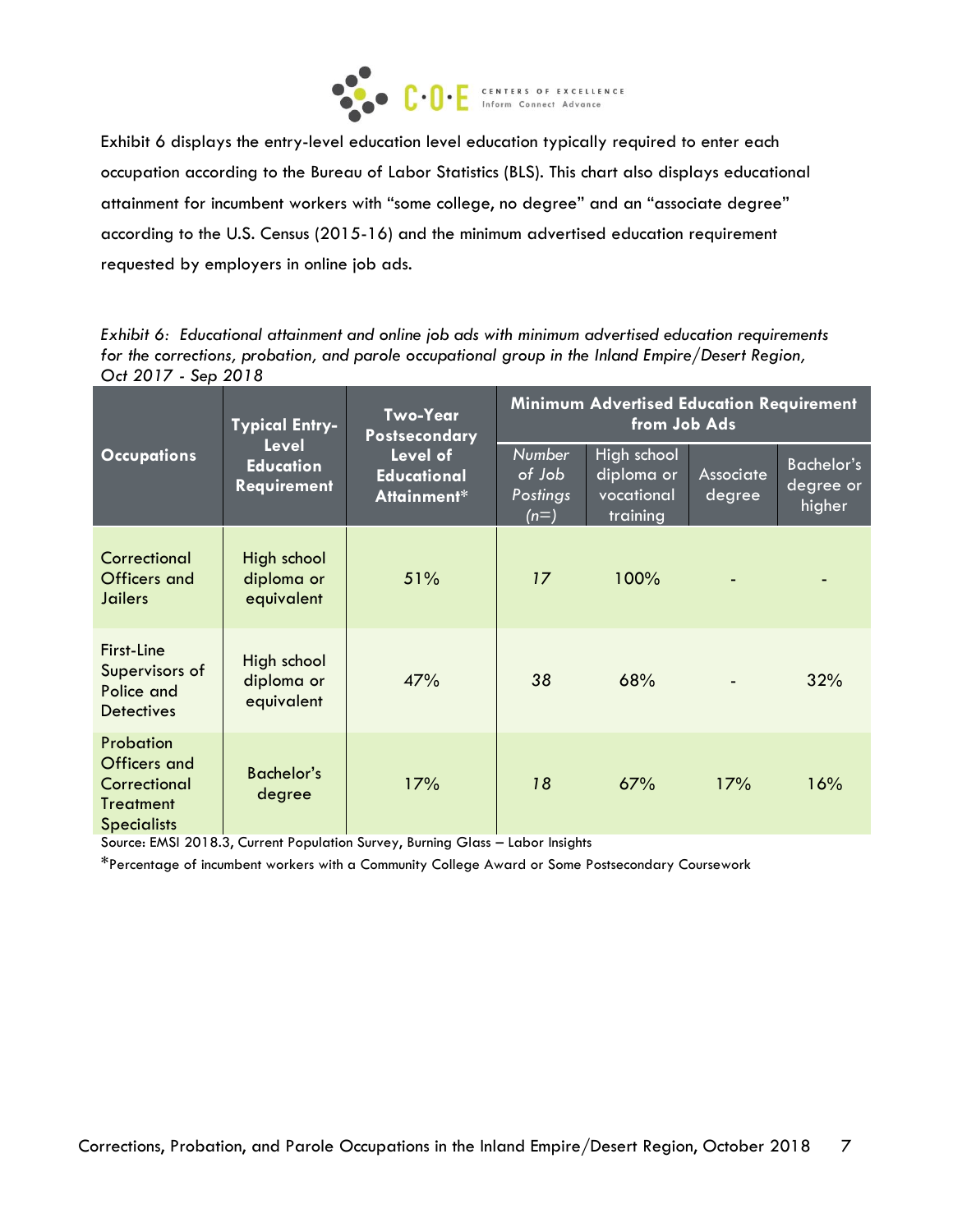

# **Student Completions**

Exhibits 7 and 8 show the annual average regional community college credentials (associate degrees and certificates) conferred during the three academic years between 2014 and 2017, with the relevant TOP code as well as the program titles used at each college, sourced from the Chancellor's Office Curriculum Inventory (COCI). Exhibits 9-11 display credentials granted from 2013 to 2016 outside of the California Community Colleges along with the relevant CIP code. Please note, a credential is not equivalent to a single person in search of a job opening since a student may earn more than one credential, such as an associate degree in addition to a certificate. Community College student outcome information is from the CTE LaunchBoard based on the selected TOP code(s) and region.

| Lilipii e <i>pesei Li</i> legion<br>2105.10 - Corrections | Annual<br><b>Community</b><br><b>College</b><br><b>Headcount</b><br>$(2016-17)$ | <b>Community</b><br><b>College</b><br>Annual<br>Average<br><b>Credentials</b><br>$(2014-17)$ |
|-----------------------------------------------------------|---------------------------------------------------------------------------------|----------------------------------------------------------------------------------------------|
| <b>Barstow</b>                                            | 52                                                                              |                                                                                              |
| <b>Chaffey - Correctional Science</b>                     | 241                                                                             |                                                                                              |
| <b>Associate Degree</b>                                   |                                                                                 | 9                                                                                            |
| Certificate $18$ to $\leq 30$ semester units              |                                                                                 | 9                                                                                            |
| <b>Moreno Valley</b>                                      | 62                                                                              |                                                                                              |
| Certificate 6 to $<$ 18 semester units                    |                                                                                 | 38                                                                                           |
| <b>Mt. San Jacinto</b>                                    | 12                                                                              |                                                                                              |
| San Bernardino - Corrections                              | 90                                                                              |                                                                                              |
| Certificate $18$ to $\leq 30$ semester units              |                                                                                 |                                                                                              |
| Total community college headcount (2016-17)               | 465                                                                             |                                                                                              |
| Total annual average community college credentials        |                                                                                 | 57                                                                                           |

|                      |  | Exhibit 7: Annual average community college student completions for corrections programs in the Inland |  |  |
|----------------------|--|--------------------------------------------------------------------------------------------------------|--|--|
| Empire/Desert Region |  |                                                                                                        |  |  |

Source: LaunchBoard, IPEDS, COCI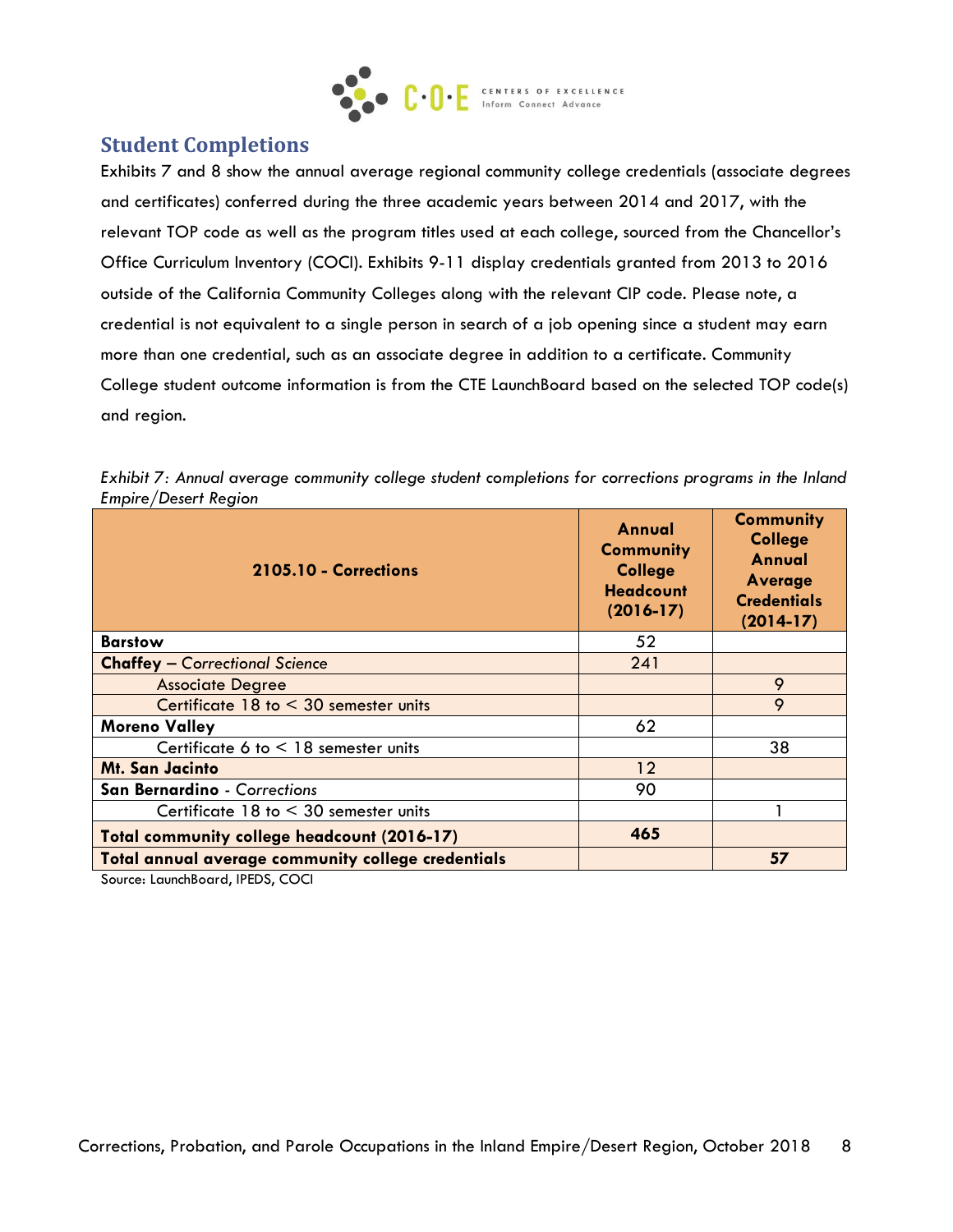

#### **2105.10 - Corrections program Strong Workforce outcomes in the Inland Empire/Desert Region in the academic year 2015-16 [unless noted otherwise]:**

- Number of course enrollments: 555 (California median: 59) [2016-17]
- Number of students who transferred to a 4-year institution: 34 (CA: 11)
- Employed in the second fiscal quarter after exit: 82% (CA: 84%)
- Median earnings in the second fiscal quarter after exit: \$6,253 (CA: \$14,966)
- Employed in the fourth fiscal quarter after exit: 78% (CA: 78%)
- Median annual earnings: \$24,327 (CA: \$57,815)
- The percentage in a job closely related to the field of study: 79% (CA: 71%) [2014-15]
- Median change in earnings: 120% (CA: 29%)
- The proportion of students who attained a living wage: 49% (CA: 75%)

*Exhibit 8: Annual average community college student completions for probation and parole programs in the Inland Empire/Desert Region*

| 2105.20 – Probation and Parole                     | Annual<br><b>Community</b><br><b>College</b><br><b>Headcount</b><br>$(2016-17)$ | <b>Community</b><br><b>College</b><br><b>Annual</b><br>Average<br><b>Credentials</b><br>$(2014-17)$ |
|----------------------------------------------------|---------------------------------------------------------------------------------|-----------------------------------------------------------------------------------------------------|
| <b>Barstow</b>                                     | 18                                                                              |                                                                                                     |
| <b>Moreno Valley</b>                               | 261                                                                             |                                                                                                     |
| Total community college headcount (2016-17)        | 279                                                                             |                                                                                                     |
| Total annual average community college credentials |                                                                                 |                                                                                                     |

Source: LaunchBoard, IPEDS, COCI

#### **2105.20 – Probation and Parole program Strong Workforce outcomes in the Inland Empire/Desert Region in the academic year 2015-16 [unless noted otherwise]:**

- Number of course enrollments: 279 (California median: 39) [2016-17]
- Number of students who transferred to a 4-year institution: 18 (CA: 5)
- Employed in the second fiscal quarter after exit: 94% (CA: 93%)
- Median earnings in the second fiscal quarter after exit:\$11,352 (CA: \$12,067)
- Employed in the fourth fiscal quarter after exit: 92% (CA: 91%)
- Median annual earnings: \$47,978 (CA: \$48,910)
- Median change in earnings: 48% (CA: 81%)
- The proportion of students who attained a living wage: 92% (CA: 93%)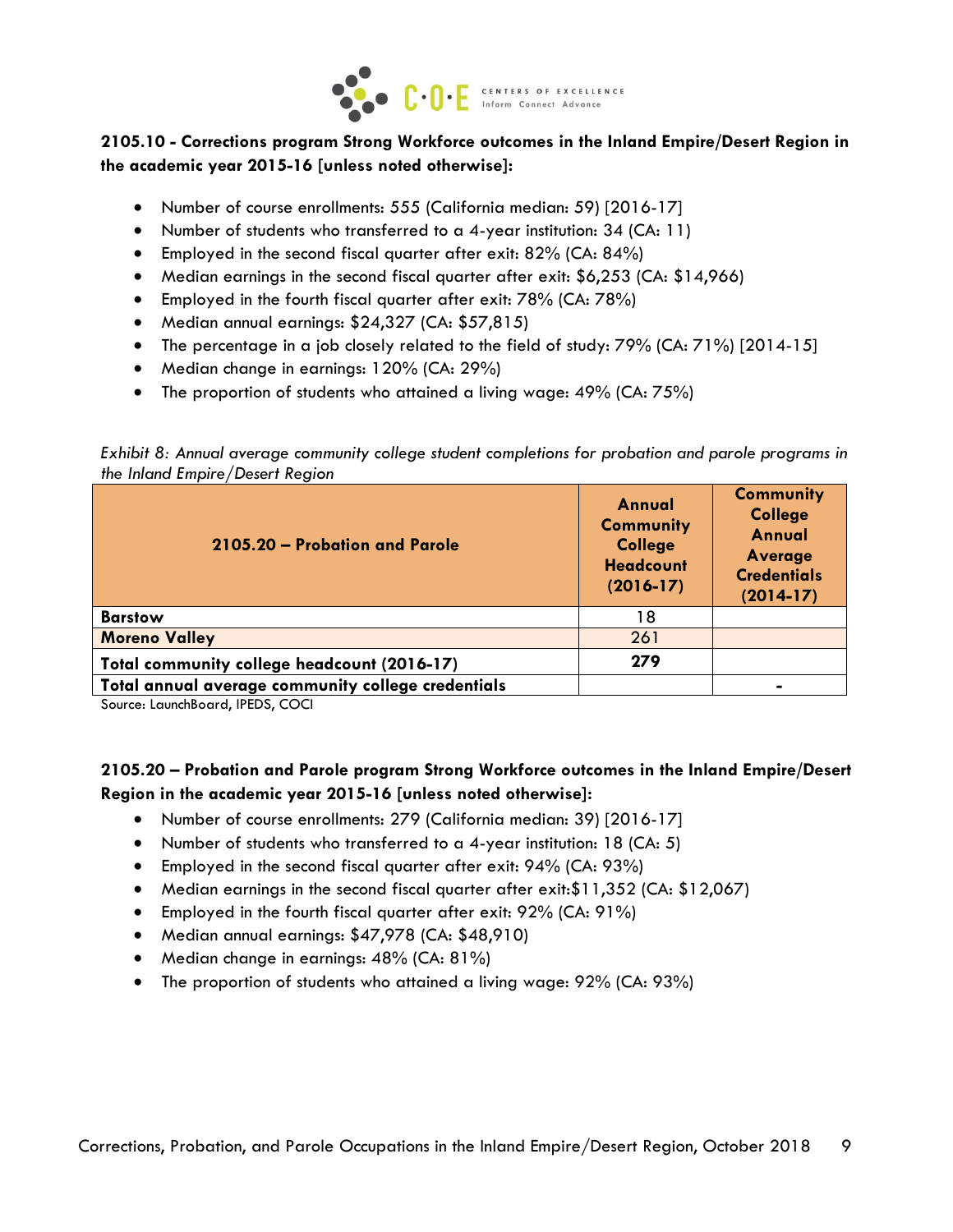

*Exhibit 9: Annual average community college student completions for criminal justice/law enforcement administration programs in the Inland Empire/Desert Region*

| 43.0103 - Criminal Justice/Law Enforcement Administration | <b>Other Educational</b><br><b>Institutions Annual Average</b><br><b>Certificates or Other Credit</b><br><b>Awards (2013-16)</b> |
|-----------------------------------------------------------|----------------------------------------------------------------------------------------------------------------------------------|
| <b>Argosy University-Inland Empire</b>                    |                                                                                                                                  |
| <b>Associate Degree</b>                                   |                                                                                                                                  |
| Total annual average other awards                         |                                                                                                                                  |
|                                                           |                                                                                                                                  |

Source: IPEDS

*Exhibit 10: Annual average community college student completions for criminal justice/safety studies programs in the Inland Empire/Desert Region*

| 43.0104 - Criminal Justice/Safety Studies | <b>Other Educational</b><br><b>Institutions Annual Average</b><br><b>Certificates or Other Credit</b><br>Awards (2013-16) |
|-------------------------------------------|---------------------------------------------------------------------------------------------------------------------------|
| <b>Brightwood College-Palm Springs</b>    |                                                                                                                           |
| <b>Associate Degree</b>                   | 27                                                                                                                        |
| <b>Brightwood College-Riverside</b>       |                                                                                                                           |
| <b>Associate Degree</b>                   | 18                                                                                                                        |
| <b>Platt College - Ontario</b>            |                                                                                                                           |
| <b>Associate Degree</b>                   | 26                                                                                                                        |
| <b>Platt College-Riverside</b>            |                                                                                                                           |
| <b>Associate Degree</b>                   | 24                                                                                                                        |
| Total annual average other awards         | 96                                                                                                                        |
| $\sim$<br>$I = I$                         |                                                                                                                           |

Source: IPEDS

*Exhibit 11: Annual average community college student completions for corrections and criminal justice programs in the Inland Empire/Desert Region*

| 43.0199 – Corrections and Criminal Justice, Other | <b>Other Educational</b><br><b>Institutions Annual Average</b><br><b>Certificates or Other Credit</b><br><b>Awards (2013-16)</b> |
|---------------------------------------------------|----------------------------------------------------------------------------------------------------------------------------------|
| <b>Argosy University-Inland Empire</b>            |                                                                                                                                  |
| <b>Associate Degree</b>                           |                                                                                                                                  |
| Total annual average other awards                 |                                                                                                                                  |
|                                                   |                                                                                                                                  |

Source: IPEDS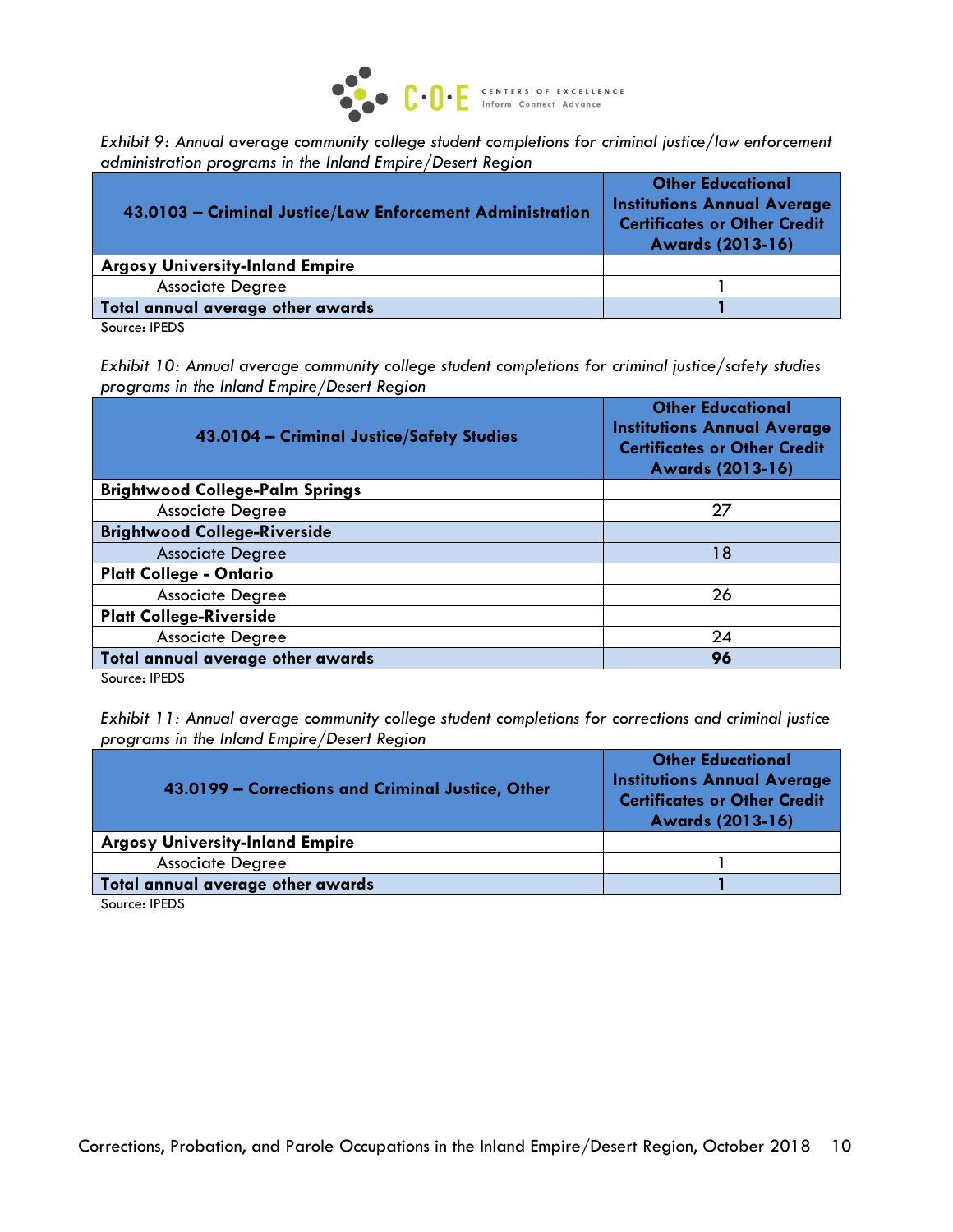

## **Sources**

O\*Net Online Labor Insight/Jobs (Burning Glass) Economic Modeling Specialists International (EMSI) CTE LaunchBoard MIT Living Wage Calculator California Community Colleges Chancellor's Office Management Information Systems (MIS) Chancellor's Office Curriculum Inventory (COCI, version 2.0) The Integrated Postsecondary Education Data System (IPEDS)

Michael Goss, Director Center of Excellence, Inland Empire/Desert Region **[michael.goss@chaffey.edu](mailto:michael.goss@chaffey.edu)** October 2018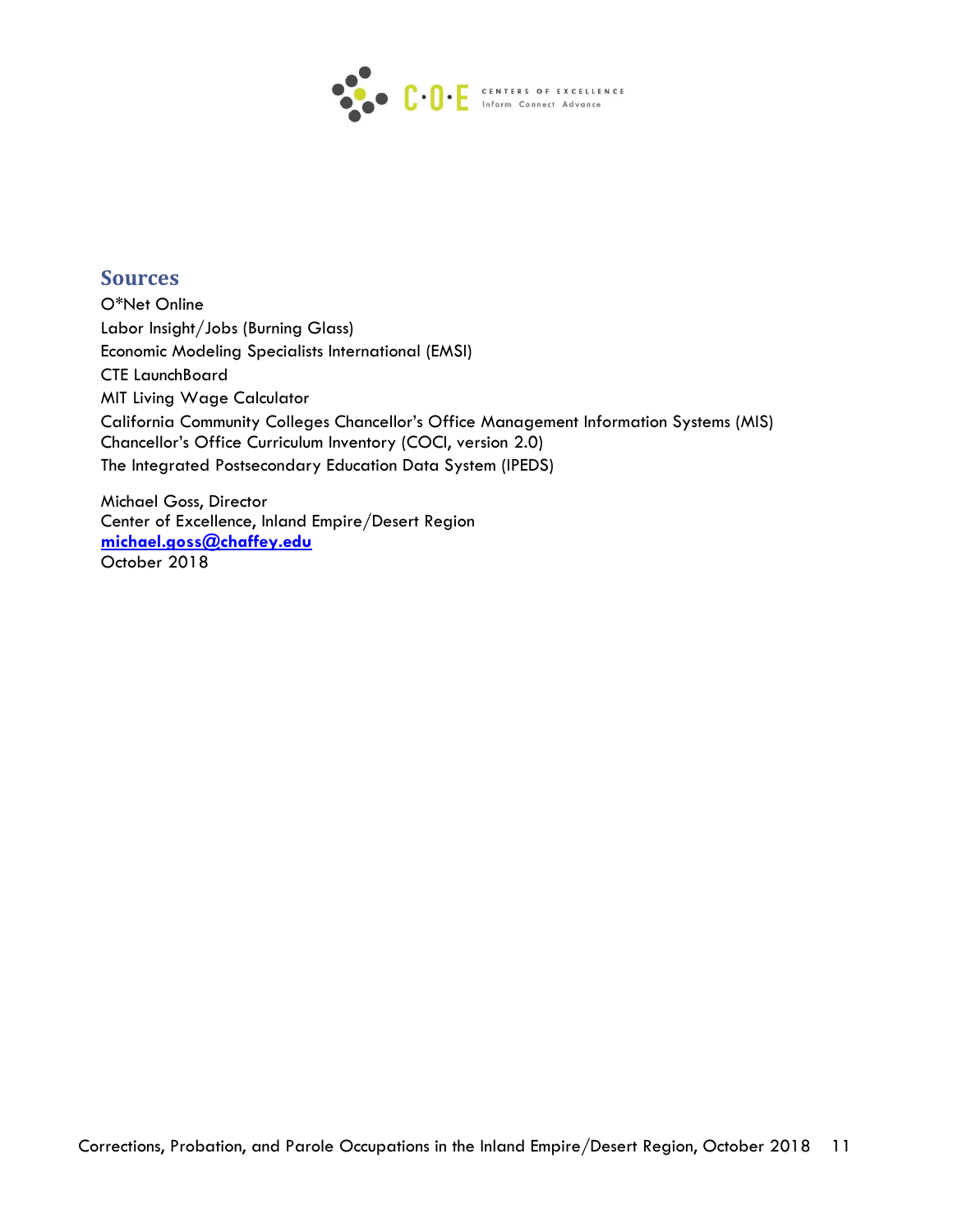

# **Appendix A: Occupation definitions, five-year projections, and earnings for corrections, probation, and parole occupations**

## *Occupation Definitions (***SOC code),** *Education and Training Requirement, Community College Education Attainment*

#### **Probation Officers and Correctional Treatment Specialists (21-1092)**

Provide social services to assist in rehabilitation of law offenders in custody or on probation or parole. Make recommendations for actions involving formulation of rehabilitation plan and treatment of offender, including conditional release and education and employment stipulations.

*Sample job titles: Adult Probation Officer, Correctional Counselor, Deputy Juvenile Officer, Deputy Probation Officer (DPO), Juvenile Probation Officer, Parole Agent, Parole Officer, Probation and Parole Officer, Probation Counselor, Probation Officer*

*Entry-Level Educational Requirement: Bachelor's degree Training Requirement: Less than one-month on-the-job training Percentage of incumbent workers with a Community College Award or Some Postsecondary Coursework: 17%*

#### **First-Line Supervisors of Correctional Officers (33-1011)**

Directly supervise and coordinate activities of correctional officers and jailers.

*Sample job titles: Captain, Correctional Lieutenant, Correctional Officer Captain, Correctional Officer Lieutenant, Correctional Officer Sergeant, Correctional Sergeant, Corrections Sergeant, Lieutenant, Sergeant, Shift Supervisor*

*Entry-Level Educational Requirement: High school diploma or equivalent Training Requirement: None Percentage of incumbent workers with a Community College Award or Some Postsecondary Coursework: 48%*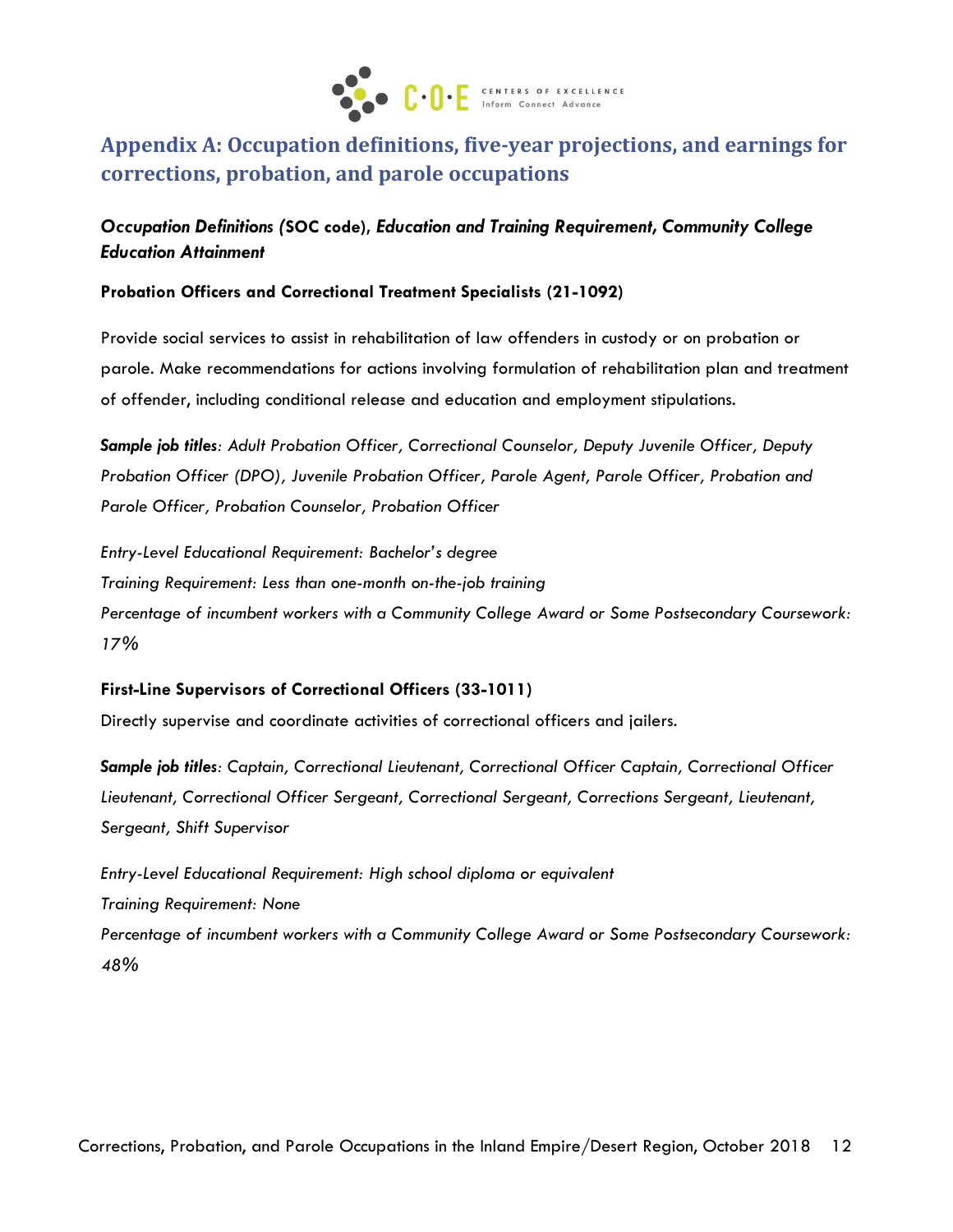

#### **First-Line Supervisors of Police and Detectives (33-1012)**

Guard inmates in penal or rehabilitative institutions in accordance with established regulations and procedures. May guard prisoners in transit between jail, courtroom, prison, or other point. Includes deputy sheriffs and police who spend the majority of their time guarding prisoners in correctional institutions.

*Sample job titles: Correctional Officer, Correctional Sergeant, Corrections Officer (CO), Custody Assistant, Deputy Jailer, Detention Deputy, Detention Officer, Jail Officer, Jailer, Jailor*

*Entry-Level Educational Requirement: High school diploma or equivalent*

*Training Requirement: One to twelve months on-the-job-training*

*Percentage of incumbent workers with a Community College Award or Some Postsecondary Coursework: 47%*

#### **Correctional Officers and Jailers (33-3012)**

Directly supervise and coordinate activities of members of police force.

*Sample job titles: Chief of Police, Detective Sergeant, Lieutenant, Patrol Sergeant, Police Captain, Police Chief, Police Lieutenant, Police Sergeant, Sergeant, Shift Supervisor*

*Entry-Level Educational Requirement: High school diploma or equivalent Training Requirement: One to twelve months on-the-job-training Percentage of incumbent workers with a Community College Award or Some Postsecondary Coursework: 51%*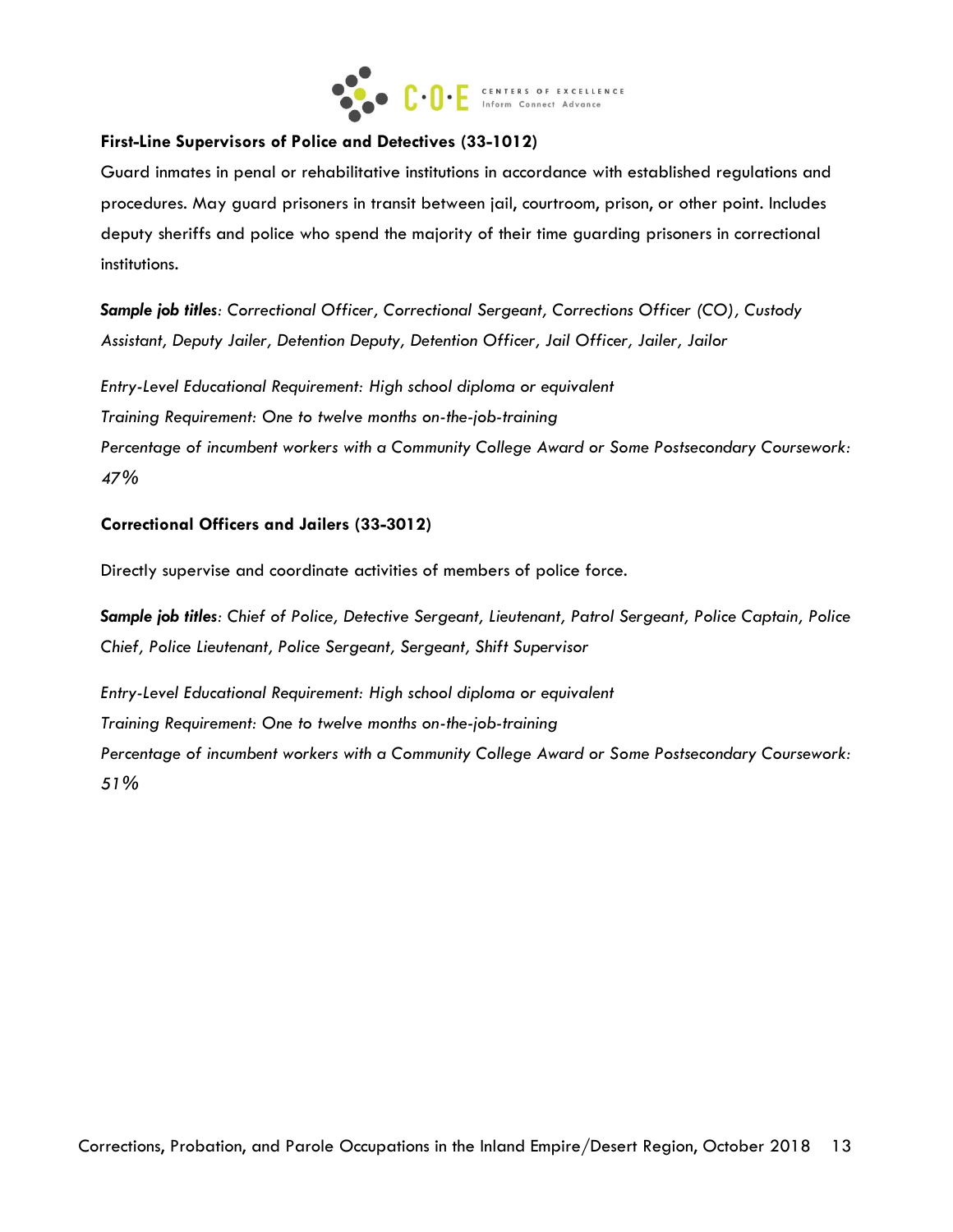

*Table 1. 2017 to 2022 job growth, wages, typical education, training, and work experience required for the corrections, probation, and parole occupational group, Inland Empire/Desert Region*

| <b>Occupation (SOC)</b>                                                                      | 2017<br>Jobs | $5-Yr$<br><b>Change</b> | 5-Yr %<br><b>Change</b> | Annual<br><b>Openings</b><br>$(New +$<br><b>Replacement</b><br>Jobs) | <b>Entry-level to</b><br><b>Experienced</b><br>Wage* | <b>Median</b><br>Wage* | Average<br>Annual<br><b>Earnings</b> | <b>Entry-Level</b><br><b>Education &amp;</b><br>On-The-Job<br><b>Training</b> | <b>Work</b><br><b>Experience</b><br><b>Required</b> |
|----------------------------------------------------------------------------------------------|--------------|-------------------------|-------------------------|----------------------------------------------------------------------|------------------------------------------------------|------------------------|--------------------------------------|-------------------------------------------------------------------------------|-----------------------------------------------------|
| <b>Correctional Officers</b><br>and Jailers<br>$(33-3012)$                                   | 4,685        | 97                      | 2%                      | 399                                                                  | \$28.30 to \$40.96                                   | \$38.27                | \$72,700                             | High school<br>diploma or<br>equivalent &<br>1 to 12<br>months                | None                                                |
| <b>Probation Officers</b><br>and Correctional<br><b>Treatment Specialists</b><br>$(21-1092)$ | 1,163        | 97                      | 8%                      | 120                                                                  | \$33.71 to \$49.29                                   | \$38.42                | \$83,400                             | <b>Bachelor's</b><br>degree &<br>less than 1<br>month                         | None                                                |
| <b>First-Line Supervisors</b><br>of Correctional<br>Officers (33-1011)                       | 665          | $\boldsymbol{6}$        | $1\%$                   | 45                                                                   | \$43.40 to \$48.70                                   | \$45.91                | \$94,900                             | High school<br>diploma or<br>equivalent &<br>none                             | Less than 5<br>years                                |
| <b>First-Line Supervisors</b><br>of Police and<br>Detectives (33-1012)                       | 381          | 72                      | 19%                     | 39                                                                   | \$54.91 to \$82.69                                   | \$70.05                | \$152,600                            | High school<br>diploma or<br>equivalent &<br>$1$ to $12$<br>months            | Less than 5<br>years                                |
| <b>Total</b>                                                                                 | 6,895        | 271                     | 4%                      | 603                                                                  |                                                      |                        |                                      |                                                                               |                                                     |

Source: EMSI 2018.3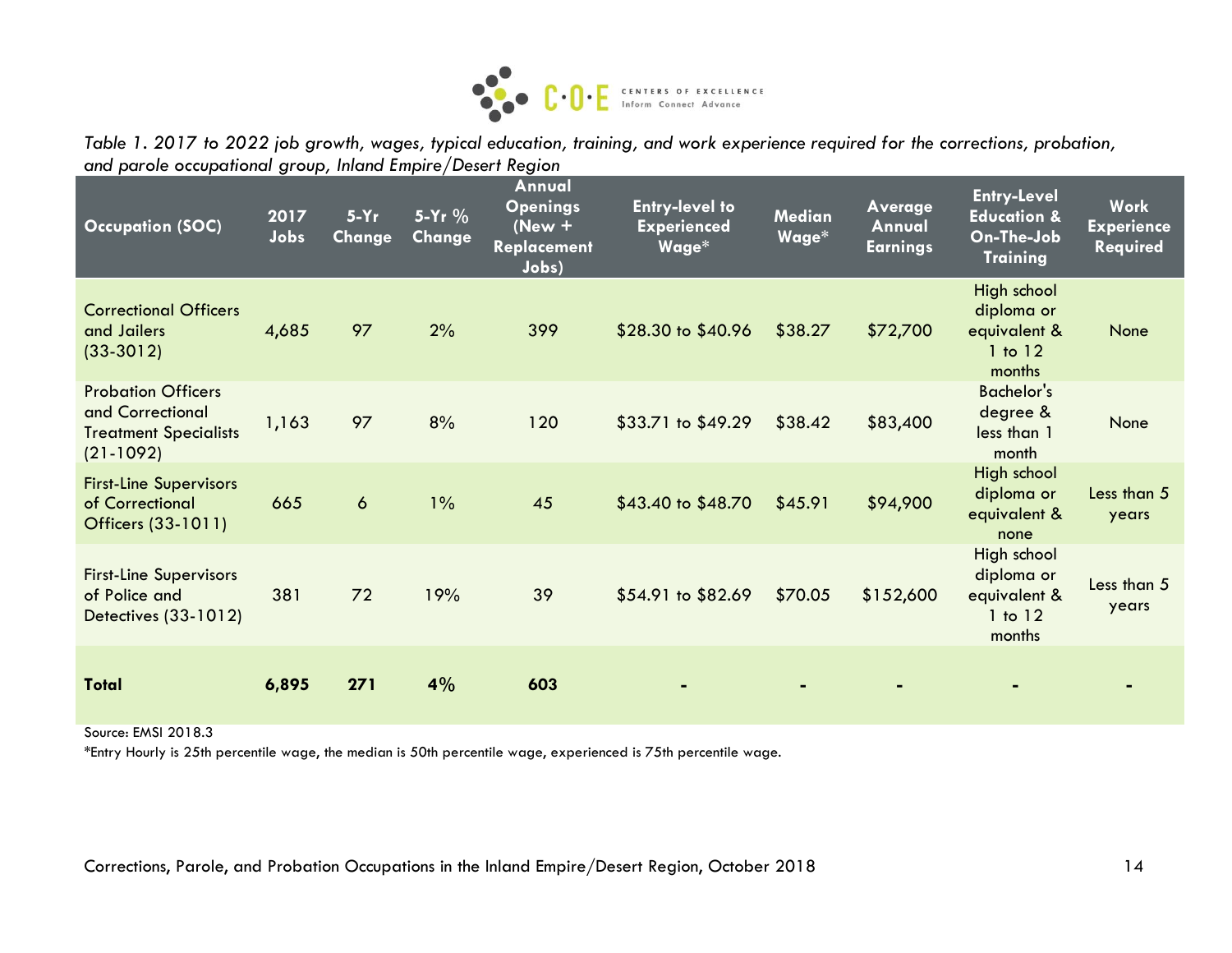

*Table 2. 2017 to 2022 job growth, wages, typical education, training, and work experience required for the corrections, probation, and parole occupational group, Los Angeles County*

| <b>Occupation (SOC)</b>                                                                      | 2017<br>Jobs | $5-Yr$<br>Change | 5-Yr %<br>Change | Annual<br><b>Openings</b><br>$New +$<br><b>Replacement</b><br>Jobs) | <b>Entry-level to</b><br><b>Experienced</b><br>Wage* | <b>Median</b><br>Wage* | <b>Average</b><br>Annual<br><b>Earnings</b> | <b>Entry-Level</b><br><b>Education &amp;</b><br>On-The-Job<br><b>Training</b> | <b>Work</b><br><b>Experience</b><br><b>Required</b> |
|----------------------------------------------------------------------------------------------|--------------|------------------|------------------|---------------------------------------------------------------------|------------------------------------------------------|------------------------|---------------------------------------------|-------------------------------------------------------------------------------|-----------------------------------------------------|
| <b>Correctional Officers</b><br>and Jailers<br>$(33-3012)$                                   | 3,781        | 125              | 3%               | 333                                                                 | \$27.23 to \$35.15                                   | \$30.14                | \$65,100                                    | High school<br>diploma or<br>equivalent &<br>1 to 12<br>months                | None                                                |
| <b>Probation Officers</b><br>and Correctional<br><b>Treatment Specialists</b><br>$(21-1092)$ | 3,376        | 196              | 6%               | 326                                                                 | \$33.27 to \$47.96                                   | \$41.06                | \$83,000                                    | <b>Bachelor's</b><br>degree &<br>less than 1<br>month                         | None                                                |
| <b>First-Line Supervisors</b><br>of Police and<br>Detectives (33-1012)                       | 697          | 90               | 13%              | 62                                                                  | \$58.27 to \$82.13                                   | \$72.12                | \$157,400                                   | High school<br>diploma or<br>equivalent &<br>1 to 12<br>months                | Less than 5<br>years                                |
| <b>First-Line Supervisors</b><br>of Correctional<br>Officers (33-1011)                       | 164          | 16               | 10%              | 14                                                                  | \$42.41 to \$50.16                                   | \$45.86                | \$96,200                                    | High school<br>diploma or<br>equivalent &<br>none                             | Less than 5<br>years                                |
| <b>Total</b>                                                                                 | 8,019        | 426              | 5%               | 735                                                                 |                                                      |                        |                                             |                                                                               |                                                     |

Source: EMSI 2018.3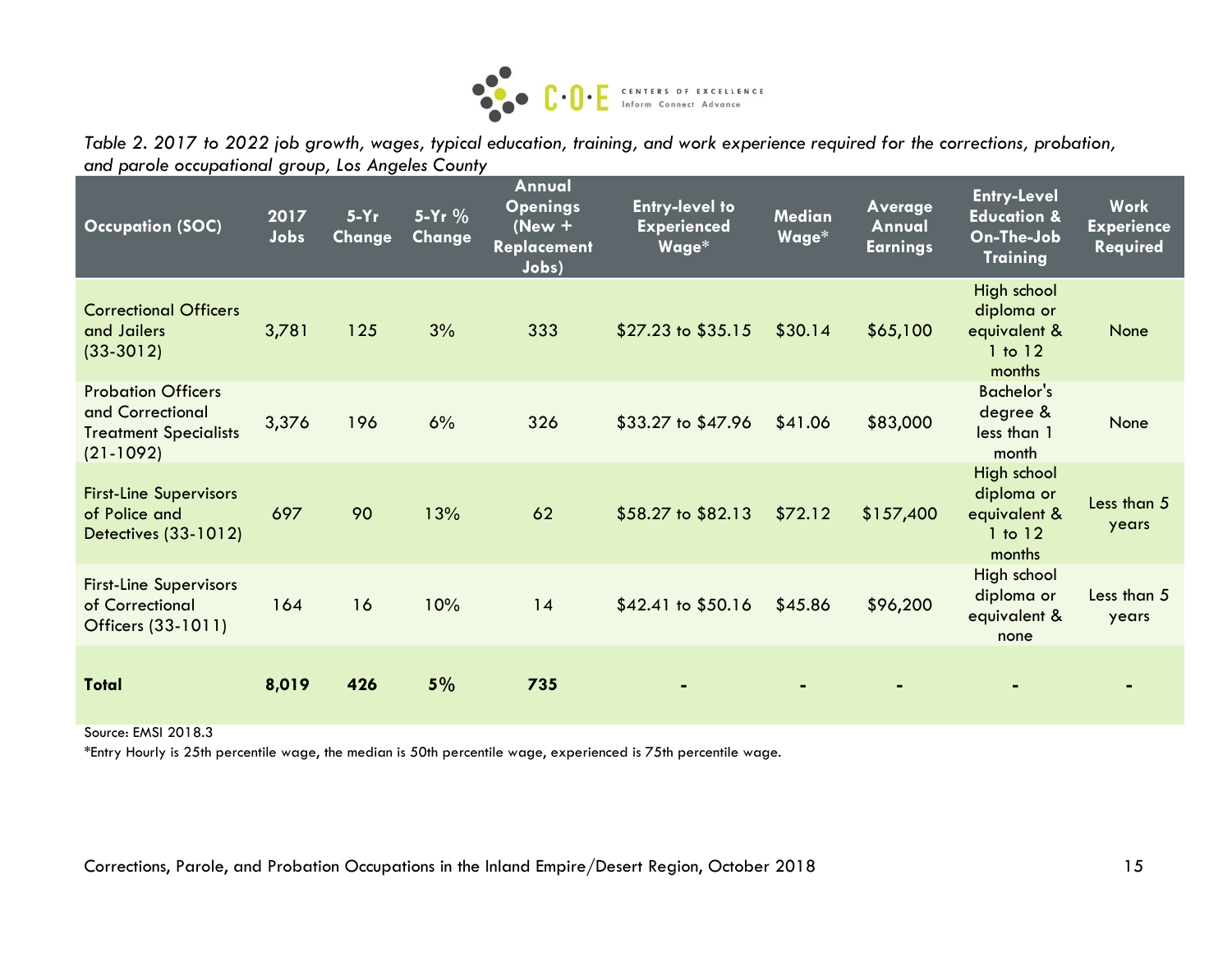

*Table 3. 2017 to 2022 job growth, wages, typical education, training, and work experience required for the corrections, probation, and parole occupational group, Orange County*

| <b>Occupation (SOC)</b>                                                                      | 2017<br>Jobs | $5-Yr$<br>Change | 5-Yr $%$<br>Change | Annual<br><b>Openings</b><br>(New $+$<br>Replacement<br>Jobs) | <b>Entry-level to</b><br><b>Experienced</b><br>Wage* | <b>Median</b><br>Wage* | Average<br>Annual<br><b>Earnings</b> | <b>Entry-Level</b><br><b>Education &amp;</b><br>On-The-Job<br><b>Training</b> | <b>Work</b><br><b>Experience</b><br>Required |
|----------------------------------------------------------------------------------------------|--------------|------------------|--------------------|---------------------------------------------------------------|------------------------------------------------------|------------------------|--------------------------------------|-------------------------------------------------------------------------------|----------------------------------------------|
| <b>Correctional Officers</b><br>and Jailers<br>$(33-3012)$                                   | 879          | 45               | 5%                 | 81                                                            | \$28.21 to \$37.27                                   | \$32.46                | \$67,700                             | High school<br>diploma or<br>equivalent &<br>$1$ to $12$<br>months            | None                                         |
| <b>Probation Officers</b><br>and Correctional<br><b>Treatment Specialists</b><br>$(21-1092)$ | 437          | 35               | 8%                 | 45                                                            | \$42.71 to \$49.31                                   | \$45.95                | \$93,700                             | <b>Bachelor's</b><br>degree &<br>less than 1<br>month                         | None                                         |
| <b>First-Line Supervisors</b><br>of Police and<br>Detectives (33-1012)                       | 203          | 17               | 8%                 | 16                                                            | \$63.75 to \$87.95                                   | \$74.08                | \$164,600                            | High school<br>diploma or<br>equivalent &<br>$1$ to $12$<br>months            | Less than 5<br>years                         |
| <b>First-Line Supervisors</b><br>of Correctional<br>Officers (33-1011)                       | 17           | $\boldsymbol{6}$ | 35%                | $\overline{2}$                                                | \$36.79 to \$40.61                                   | \$37.26                | \$80,300                             | High school<br>diploma or<br>equivalent &<br>none                             | Less than 5<br>years                         |
| <b>Total</b>                                                                                 | 1,536        | 104              | 7%                 | 144                                                           |                                                      |                        |                                      |                                                                               |                                              |

Source: EMSI 2018.3